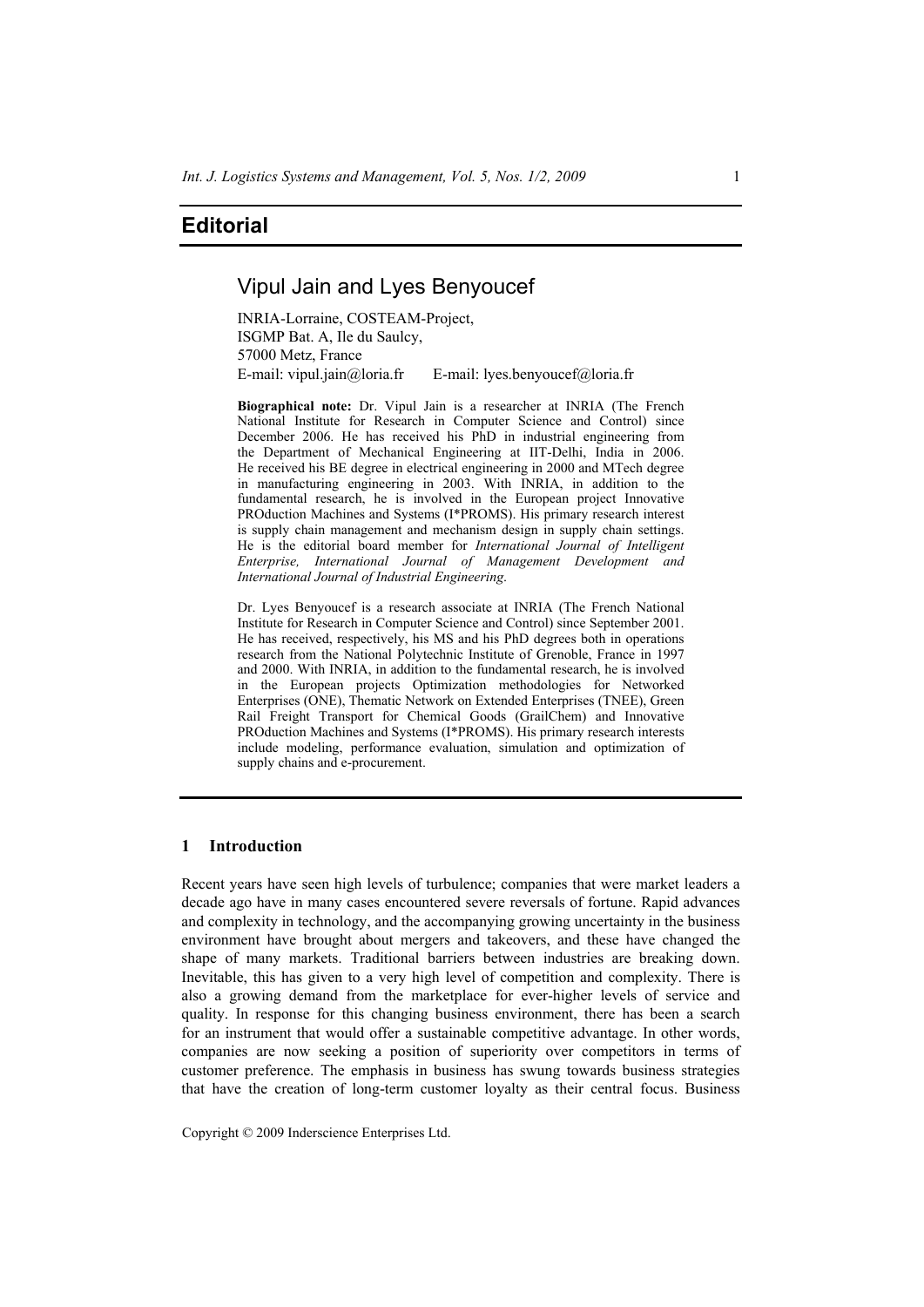# 2 *V. Jain and L. Benyoucef*

leaders are pursuing new business paradigms that allow their companies to work to adapt to rapidly changing marketplace.

Procurement means understanding and defining the long-term business objectives and strategies of the potential parties. Procurement is the process of acquiring new services or products and includes contract strategies, contract documentation and supplier selection. It extends to all members of the supply chain, including those responsible for operation and maintenance. In the modern world, customer satisfaction is increasingly seen by all concerned to be largely dependent upon the selection of the most appropriate procurement strategies, and failure to select an appropriate procurement approach is now well recognised as a primary cause of plan failure. It has been recognised that the selection of the most appropriate strategy for large and/or complex developments, particularly those involving multiple stakeholders, is a difficult and complicated process dependent upon the interaction of many variables and incorporating a high degree of subjective and in many cases intuitive judgement. We should also note that the problems of complexity tend to be magnified greatly where the overall complexity of the development depends not only upon the technical complexity of the work but also upon the complexity of the context in which the project is to be developed and constructed.

There are many procurement strategies and variations, in use by different organisations. Overall, adopting a few key best practices for business's procurement strategy can truly make the difference between success and disappointment when it comes to implementation. Moving forward, the procurement activity should be seen as an opportunity to make vendors/suppliers share the responsibility for achieving overall outcomes rather than just engaging them on a transactional basis. The traditional procurement paradigm is fraught with issues. Therefore, this special issue is dedicated to procurement strategies, which aimed at promoting effective procurement across the whole organisation. It strikes a balance between setting out a detailed plan for reforming procurement, with specific targets and a flexible planning framework.

#### **2 Overview of the papers included in the special issue**

We have encouraged authors to submit their papers with both theoretical and practical implications, with their results redefining the procurement strategies for the past and highlighting the need for procurement strategies for the present and for the future. Total ten papers were selected after a peer review process. These ten papers were revised in accordance with the suggestions and recommendations from the reviewers.

The first paper by Jayaraman addresses the cross-functional role of purchasing in a sustainable supply chain environment. The literature reflects remarkably little effort to develop a framework for understanding the cross-functional role of purchasing in this environment. Product returns have existed from the first time anyone manufactured a product or opened a store. What has changed in recent years is the attention that businesses are paying to costs involved in returns, as it has become a multi-million dollar problem for most companies. The author provide a foundation for future research in purchasing strategies by clarifying the environment dealing with product returns and constructing a framework that shows the critical cross-functional role of purchasing in a sustainable supply chain environment.

The second paper by Kameshwaran and Narahari considers an industrial procurement of large volume of a single good such as a raw material or a sub-component. The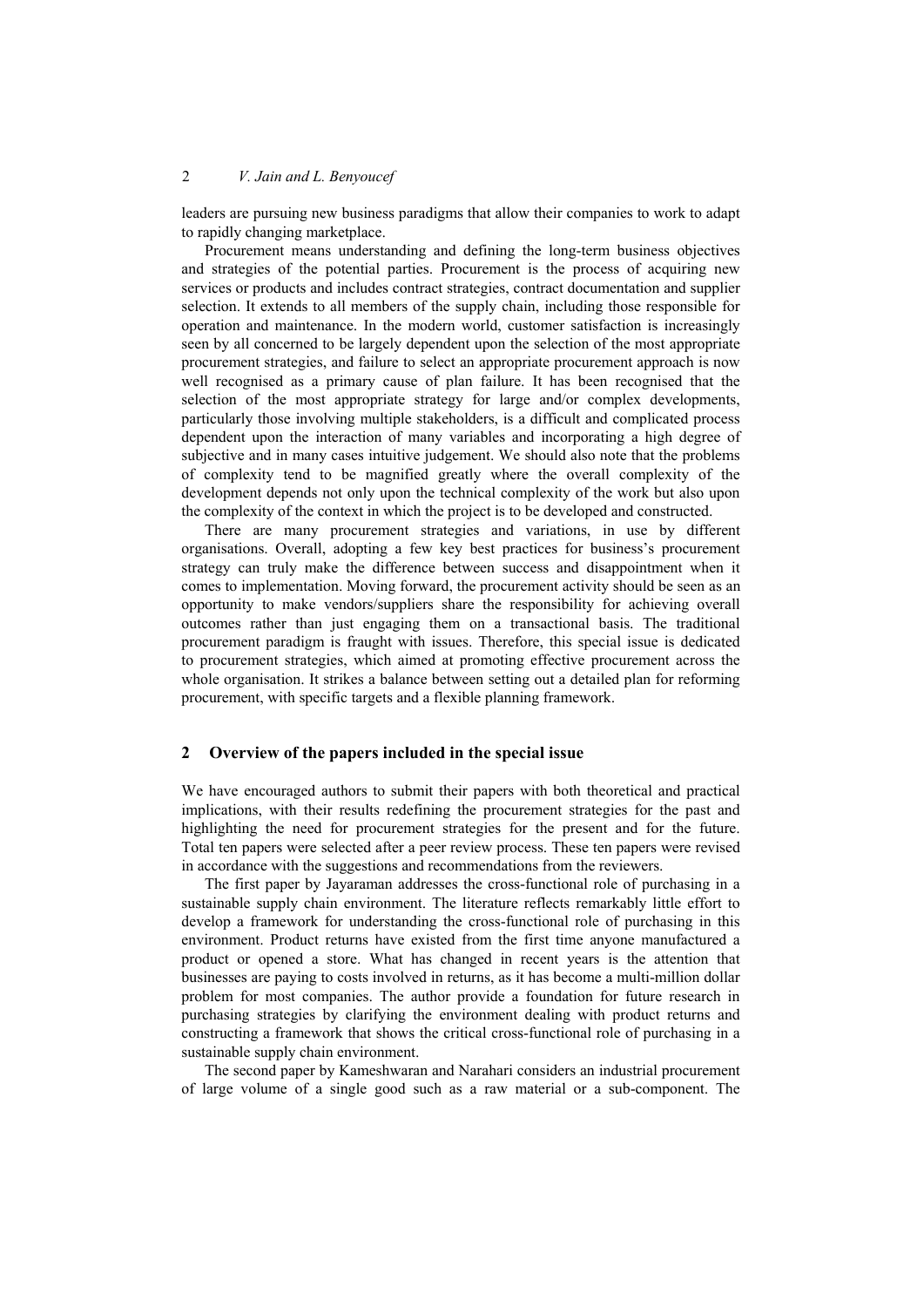#### *Editorial* 3

procurement is implemented using volume discount auctions, in which the bids are non-convex piecewise linear cost functions. The winner determination problem faced by the buyer is an NP-hard non-linear knapsack problem. They propose a mixed integer linear formulation for the problem which has the following primal structure: if the integer variables are fixed at some feasible values, then solving the remaining linear variables is a continuous knapsack problem. Exploiting this feature, Benders' decomposition algorithm is developed and various techniques are proposed to accelerate the convergence of the algorithm. Experimental results for the random test data show the efficacy of the accelerating techniques.

The third paper by Salmador, Bueno and Maranhão addresses the high levels of competition and complexity in the procurement issues for airline industry. According to the authors, in this particularly ever-changing environment, procurement, i.e. understanding and defining the long-term business objectives and strategies of all potential parties becomes crucial. The aim of this paper is to explore how this process develops in high velocity environments. Their research focuses on whether and how the planning process unfolds and adapts from corporate planning to new strategic orientations for facing critical and very turbulent environments over time, what happens to the front line level of organisation when these systems fail and what line managers do to develop strategy when the planners fail. In particular, they focus on whether and how the front-line organisation perceives such new strategic orientations, as existing works mainly study the conceptualisation of top management. They use a case study methodology with a real-time longitudinal study in the airline industry. The research shows the main findings and discusses the main implications as well as future lines of research.

Supplier selection represents one of the most important functions to be performed by the purchasing department that determines the long-term viability of a company. The fourth paper by Jain, Benyoucef and Deshmukh discusses the role of strategic sourcing in supply chain planning. The supplier selection is a multi-criteria problem, which includes both qualitative and quantitative criteria. In order to select the best suppliers it is necessary to make a trade off between tangible and intangible criteria, some of which may conflict. This paper provides an overall picture of research on supplier selection process and practices. It deals with the 'supplier selection problem' where a state of the art is presented. The authors summarise the different selection criteria, the various problems of suppliers' selection and the existing methods to solve the problem. Furthermore, emerging issues and challenges resulting to scope for future works on supply chain procurement activities are identified and some clear guidelines for future research are proposed. It is aimed that the findings will lead to new research settings together with directions for future research.

The fifth paper by Mohan, Viswanadham and Trikha deals with the procurement risk. In all the food supply chains around the world, the biggest risk that hits the supply chain is the procurement risk or the input risk, i.e. contaminated or infected raw materials such as meat cattle infected with mad cow disease or birds with flu, etc. Due to the non-availability of track and trace mechanisms, mass culling or killing happens when detected. Frequently, food products are sold before there is a realisation of input contamination. Thus, in most food supply chains the biggest risk factor is the procurement risk more so because the downstream food processing and retailing activities are generally standardised with certified processes. The 'avian influenza' or 'bird flu' threat during early 2006 in India had resulted in losses to the tune of over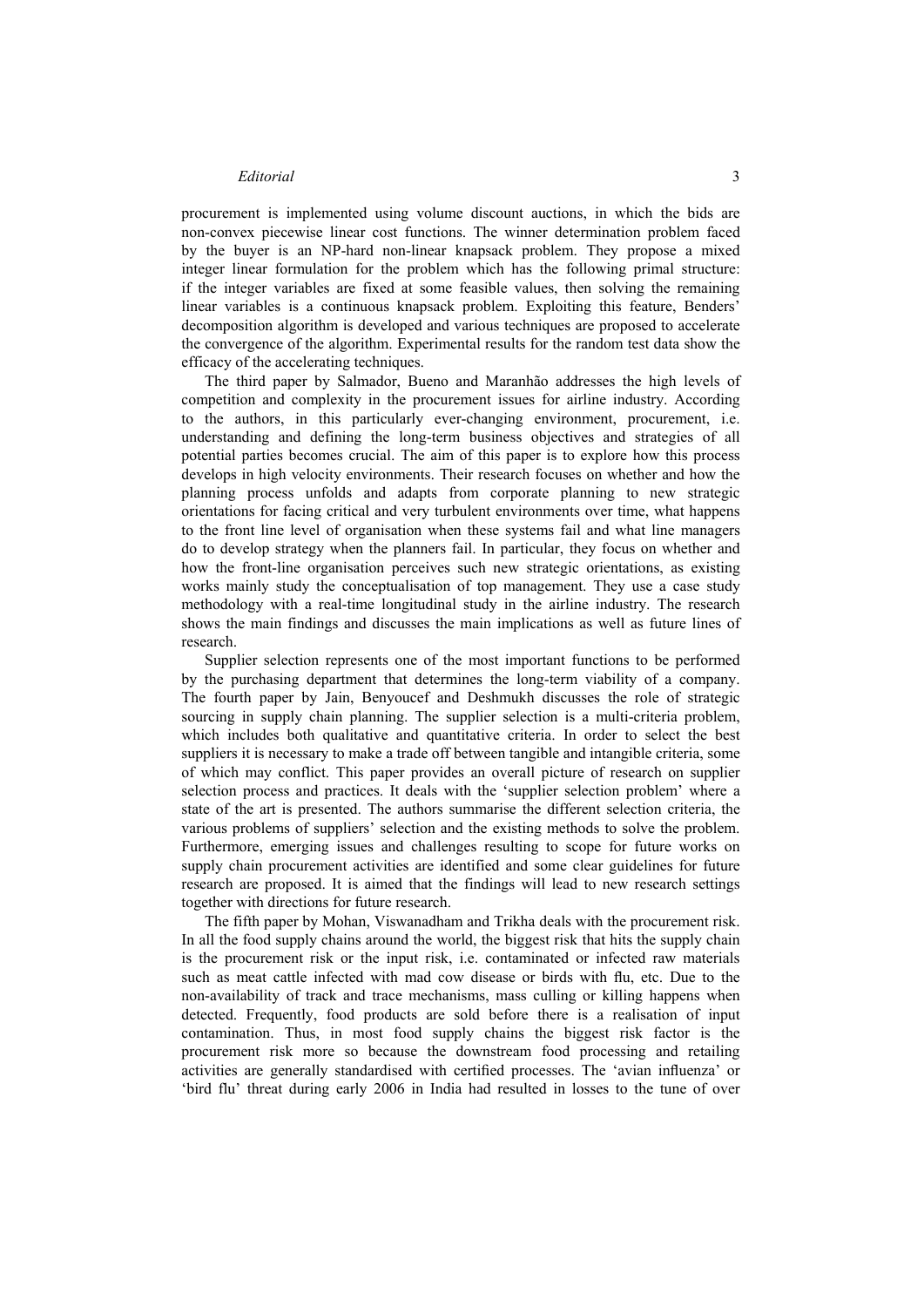# 4 *V. Jain and L. Benyoucef*

INR 2200 crores to the Indian poultry industry. Realising that this is more than a healthcare issue, the authors study the impact of the outbreak on entire poultry supply chain from a risk perspective. Even though the poultry industry in India is a success story, it is largely characterised by supply chain inefficiencies and inadequate infrastructure. This paper aims to analyse the risks faced by the poultry supply chain in the event of an epidemic. The authors investigate the impact of the bird flu on the poultry supply chain by identifying risk factors, the losses/gains and mitigation strategies used by different players in the supply chain. Authors conjecture is that the integrity of supply chain partners in reporting to their respective upstream/downstream players of the outbreak of disease is a crucial factor which needs to be monitored closely thus improving visibility in the supply chain and making it more resilient.

The sixth paper by Pochampally, Nukala and Gupta focuses on eco-procurement. Eco-procurement is about integrating environmental considerations into purchasing decisions. The advantages of this practice include cost savings, conservation of natural resources and energy and compliance with environmental laws and regulations. While eco-procurement traditionally refers to customers (including companies) buying products containing *recycled* content, production of those products requires involvement of environmentally conscious manufacturers that must procure and reprocess used products containing *recyclable* content. In other words, eco-procurement in a supply chain refers as much to manufacturers as it does to customers. To this end, this paper addresses the following two crucial issues, and proposes a quantitative decision-making strategy for each of them: (1) which products must be chosen from a set of candidate used products containing recyclable content and (2) which suppliers, viz. companies that collect and sell the chosen used products, must be selected for eco-procurement?

The seventh paper by Marcotte, Grabot and Affonso deals with the cooperation models of supply chains. Working in Supply Chains or Supply Networks (SN) requires to efficiently manage the information flow all along the network, and as a consequence, to define efficient coordination/cooperation mechanisms between partners. This problem is usually considered according to two main points of view: centralised planning of the SN using an Advanced Planning System (APS) or point-to-point relationship, each point being possibly managed by an Enterprise Resource Planning (ERP) system. The autonomy of each partner often makes the centralised planning solution questionable, whereas point-to-point relationship seems to implicitly consider that a high level plan (the Sales and Operation Planning – SOP) is generated by the final assembler, like in the automotive or aircraft industry, and is used for building a procurement planning which is sent as forecasts to the partners/suppliers. Iteratively, this procurement planning should allow the suppliers building their own S&OP, and then generating forecasts for their suppliers. Therefore, the main stream of the information flow should cross the chain from its end to its beginning, whereas the material flow goes in the reverse direction. This global framework seems to be considered as independent from the characteristics of the involved partners. After having performed a number of case studies in various SN, the authors do believe that the characteristics of the companies involved in the SN have a deep influence on information processing, and especially on the way the procurement planning is processed, setting into question the ideal case of a quasi-unidirectional information flow. In this paper, the authors suggest to define a taxonomy of collaboration situation which in our opinion influences information processing all along the SN. The authors also suggest reference models for coordination, based on this taxonomy. Typical coordination situations are discussed in order to show that these models may provide an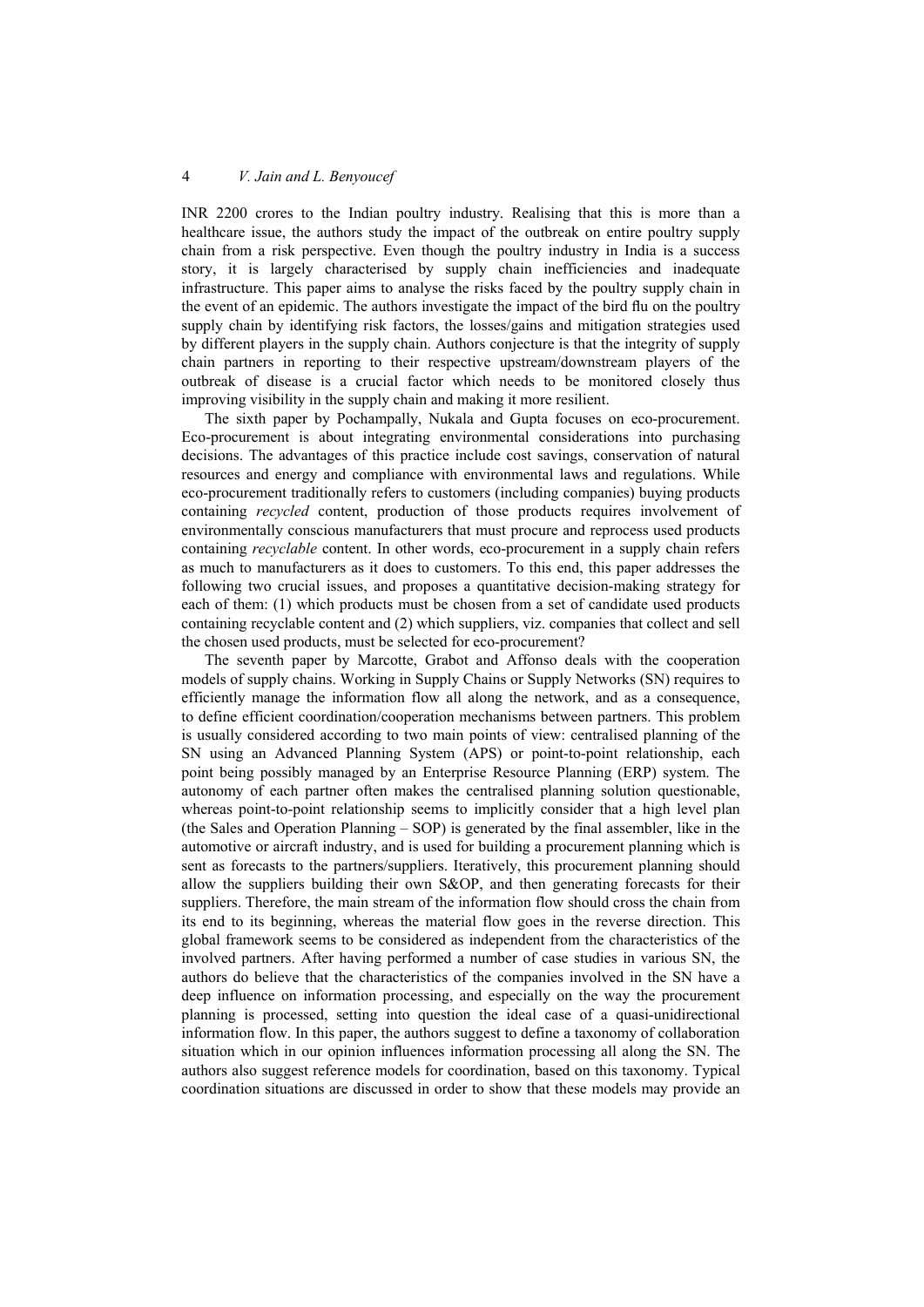#### *Editorial* 5

efficient way to choose adapted information processing methods, with the final goal to define more realistic procurement plans within the SN.

The eighth paper by Yadav, Ghorpade, Mahajan, Tiwari and Shankar presents a robust optimisation technique, viz. Endosymbiotic Evolutionary Algorithm (EEA) for a multi-stage, multi-period logistics system. The optimisation problem corresponds to a combinatorial cum integer optimisation problem where decision variables attended are option selections and service times. As the problem corresponds to one with two interrelated sub-problems, there are ample prospects for EEA. The logistics optimisation model incorporates inventory holding costs, packaging and handling costs, finishing and transportation costs in order to resemble recent advances in logistics research. EEA which works on the biological coevolution phenomenon based on the serial reciprocal changes in two or more cooperative interacting species has rarely been applied to a logistics optimisation problem. For the undertaken case study, it performs well and produces better or compatible solutions, in most of the cases, as compared to genetic algorithm. The solution methodology utilised in the paper is a promising one and can be employed to resolve many other logistics and supply chain optimisation problems.

The ninth paper by Badiyani and Raja describes the system, which was developed as a part work of joint ERDF-DTI funded B2B-MC project. The world of mass customisation and globalisation has forced manufacturing industry towards outsourcing of manufacturing and product development activities resulting into formation of synchronously operating collaborative networks. Within such collaborative environment there is a need for Information and Communication Technology (ICT) infrastructure that integrates all the processes within supply chain; right from effective collaboration with partners, bidding/gaining contract, procurement, processing to the final delivery of product. This paper presents description and discusses the components of a developed system with a scenario, which depicts innovative way of integrating existing collaborative bidding and supply chain management process within manufacturing industry.

Finally, the tenth paper by Viswanadham and Gaonkar discusses the increasing competitive forces and the business transformation brought about by internet-based technologies, the structure and landscape of the logistics industry that has changed drastically in the last few years. A new breed of logistics service providers are emerging, who have developed and adopted a new operating model, which the authors termed as Integrated Knowledge-Based Logistics (IKL). An IKL is characterised by its complete shift in focus, from the asset intensive operational aspects of moving goods to a variety of knowledge-based tasks such as synchronising activities between various parties in the supply chain, and ensuring supply chain continuity even in the face of disruptions. In this paper, the authors present the structure of such an entity, discuss its attributes and identify critical factors that impact its success. The authors also show how mathematical modelling tools can be employed to solve some decision-making problems the logistics companies face in synchronising various activities across the network.

As mentioned the contributions cover both aspects of theoretical and practical development regarding the procurement strategies. It is hard to draw precise conclusions and trends across the papers included in this special issue, but there is no doubt that the papers elaborate and refine many of the trends presented in the introduction of this note. As guest editors, we are very satisfied both with the quality of the papers presented in this issue and with the relevance of the themes we hoped to put focus on via this special issue.